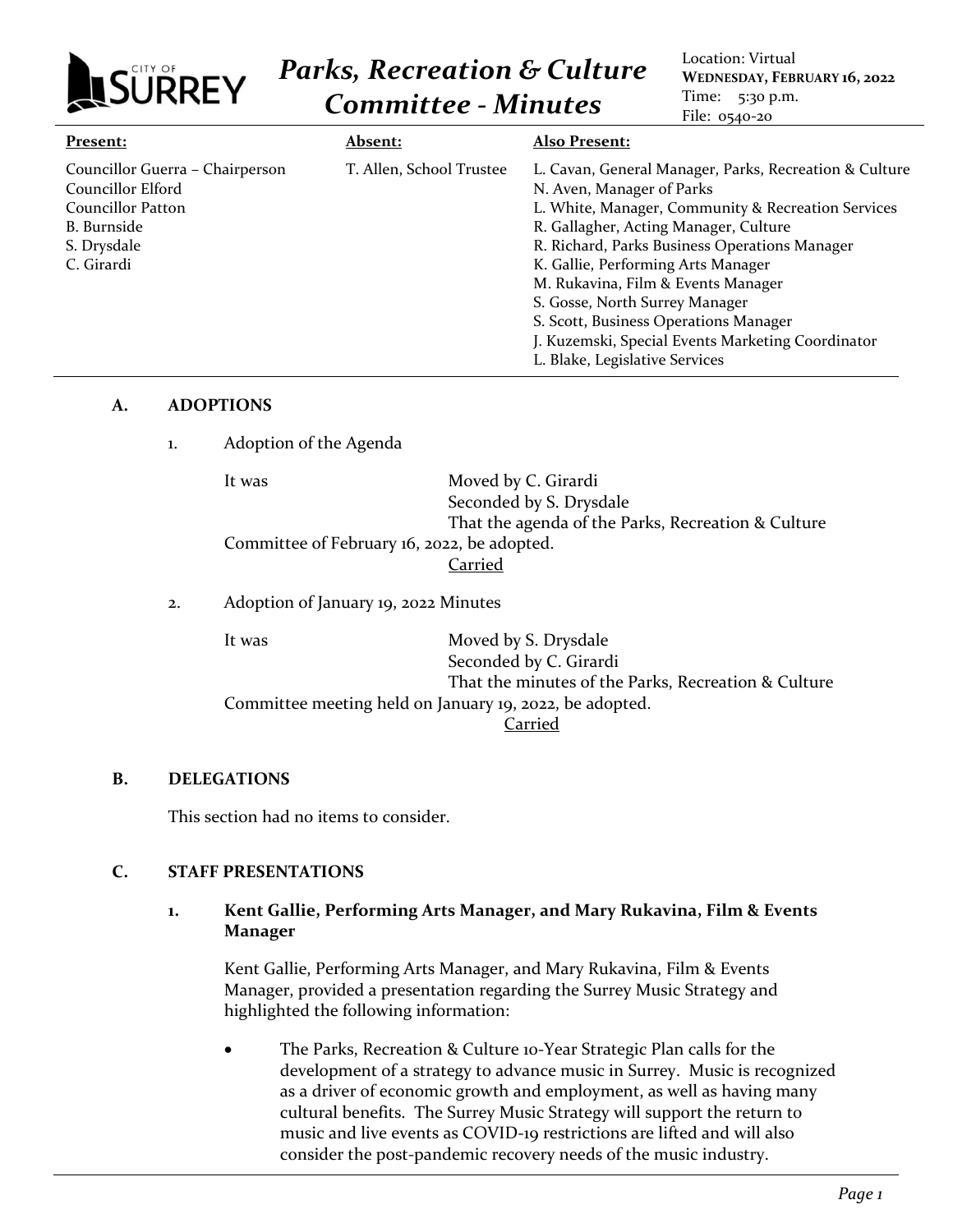- Surrey is a young, diverse, growing city and a strong music scene will enhance its livability and community fabric. With a supportive City Council and municipal government that values music and developing diverse communities, the Music Strategy will inform decision making to support beneficial outcomes for both the City and the industry. A Music Strategy will also create local jobs and provide a positive economic impact on the city.
- Surrey is already home to many artists, musicians and music groups that have expressed a desire to be active in the community where they live. Surrey has many venues for music and the Strategy will explore how to best use Surrey's many civic and private music venues. The Strategy will also guide sustainable, ongoing support for the strong existing festival and events scene in Surrey.
- A Music Strategy will provide many benefits, including:
	- o Cultural development and artistic growth in the community;
	- o Positive economic benefits for industry and artists, and spin off benefits for local businesses;
	- o Music tourism and creating a music destination city and associated socio-economic benefits;
	- o City brand building and drawing music tourists, attracting investment, talent and businesses; and
	- o Strengthening the social fabric of the city.
	- The Strategy is comprised of three phases:
		- o Research and Discovery: information was collected online from [www.surrey.ca/music](http://www.surrey.ca/music) and Nordicity was engaged to lead the strategic planning process.
		- o Community Engagement and Strategic Analysis: stakeholders will be engaged through one-to-one interviews, group roundtables and a community survey, and a focus group will also be established. The engagement plan identifies BIPOC specific, gender-based and intersectional approaches to ensure all underserved communities are included. The engagement data will be utilized to inform a SWOT, venue, economic impact and audience analysis.
		- o Development and Recommendations: a strategic framework and recommendations will be created and presented to Council.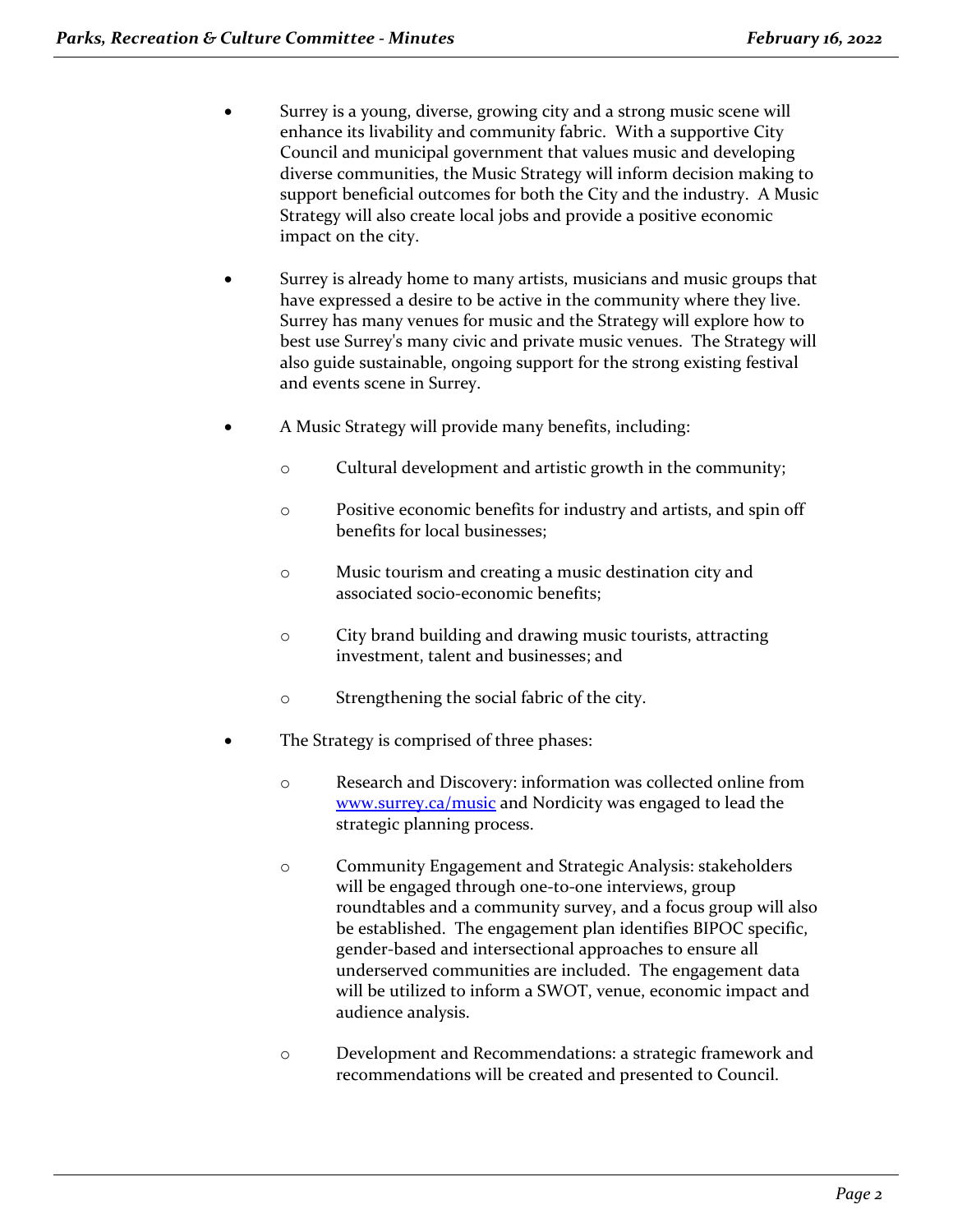In response to questions from the Committee, Mr. Gallie and Ms. Rukavina provided the following information:

- During the financial analysis of the music industry, Nordicity will compare the 2019 music scene to the 2021 scene to determine the full impacts of the pandemic. The focus group will also identify areas that were most impacted and help inform how the City can provide support through the pandemic recovery period.
- The City is partnering with Creative BC and Music BC to provide support for the Strategy planning process. Staff will also explore additional funding opportunities, specifically through the Department of Canadian Heritage and Factor, which is the Federal music funding agency. Having the Music Strategy will allow the City to leverage grant applications to other levels of government, as the research and data-driven information will be readily available.
- The Music Strategy will consider artist housing.

The Committee provided the following comments:

- The City could consider repurposing older buildings as music venues, specifically churches as they are already zoned for public assembly. The Interactive Art Museum and Surrey Art Gallery at Bear Creek Park could be utilized as music rehearsal and performance spaces.
- Communities can capitalize on storytelling and placemaking. The "Storyliving" community by Disney in California was discussed.
- Staff could collaborate with the Surrey Board of Trade, as they have also worked on a Music Strategy.

#### **2. Ryan Gallagher, Acting Manager, Culture**

Ryan Gallagher, Acting Manager, Culture, provided the following update regarding civic and private development public art:

- *Out and Back* by Rachelle Sawatsky and Kate Mosher Hall has been completed for the PC Urban Crossroads development.
- There is an artist call for the Forsyth Park washroom facilities with a submission deadline of March 18, 2022.
- *Flower Power* by Sola Fiedler is scheduled to be installed at Surrey Libraries – Semiahmoo Branch on February 28, 2022.
- *Thunderbeing* by Roxanne Charles was approved by Council at the February 14, 2022, Regular Council – Public Hearing meeting. The project will be installed at Surrey Libraries – Clayton Branch.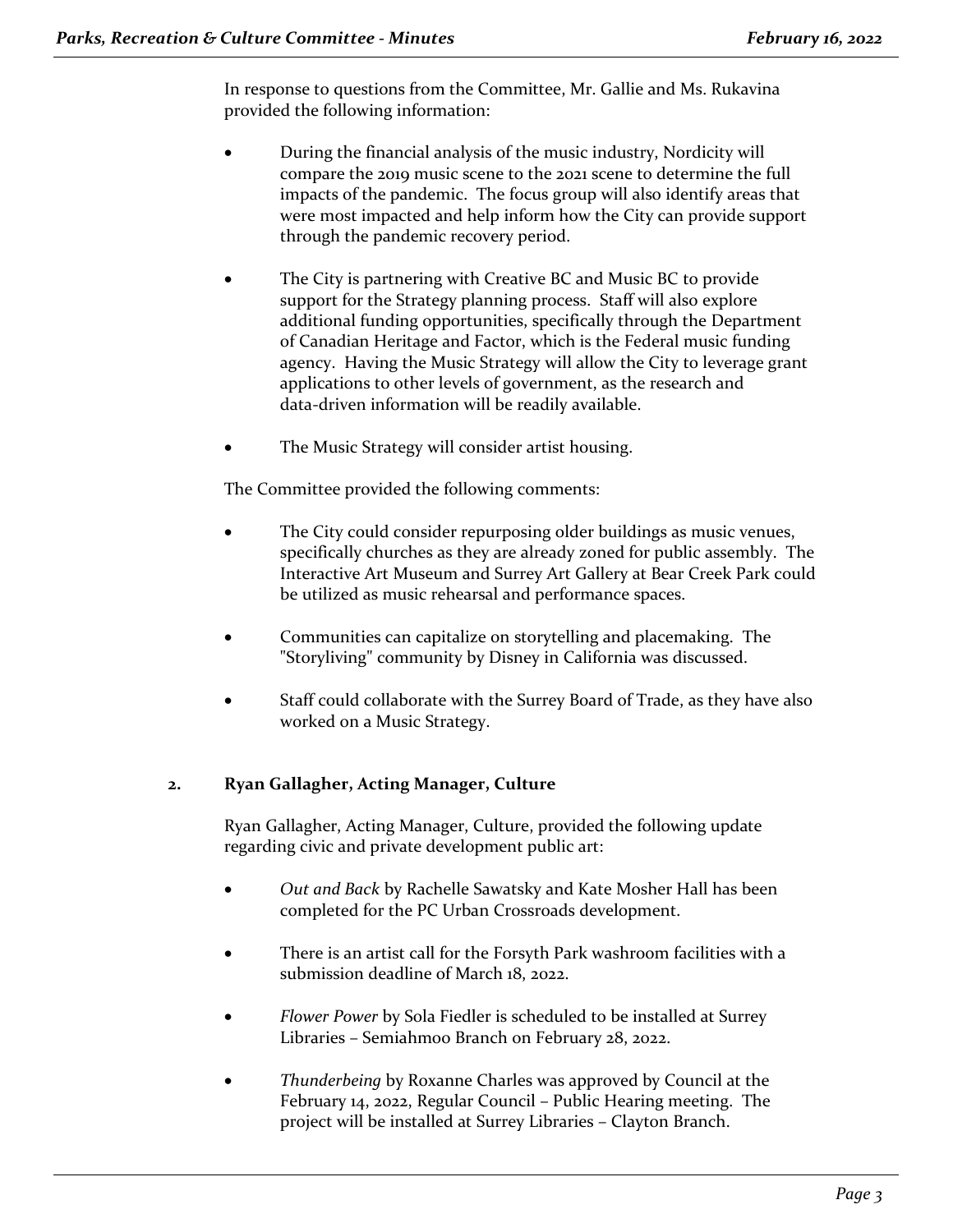#### **D. OUTSTANDING BUSINESS**

This section had no items to consider.

#### **E. NEW BUSINESS**

**1. Proposed Name for Crescent Park Pottery Venue** File No. 7800-01

### **COMMITTEE RECOMMENDATION**

It was Moved by S. Drysdale Seconded by B. Burnside That the Parks, Recreation & Culture Committee:

- 1. Receive the report dated February 7, 2022 regarding the proposed name for Crescent Park Pottery Venue for information;
- 2. Endorse the name 'Crescent Park Pottery Studio' for the future pottery studio at Crescent Park (Appendix "I"), and recommend adoption by Council; and
- 3. Attach a copy of this report to the minutes of the meeting for Council endorsement of the proposed name.

Carried

**2. 2022/2023 Fees & Charges By-law Amendment**  File No. 1810-01

#### **COMMITTEE RECOMMENDATION**

It was Moved by C. Girardi Seconded by S. Drysdale That the Parks, Recreation & Culture Committee:

- 1. Endorse an overall 0% change to the Parks, Recreation & Culture's Fees and Charges with the exceptions as generally described in the report dated February 9, 2022, and attached as Appendix "I";
- 2. Recommend that Council approve the recommendations of the report upon receipt of the PRCC's meeting minutes;
- 3. Attach a copy of the report to the minutes of the meeting for Council's reference; and
- 4. Direct staff to update the existing *Surrey Parks, Recreation & Culture Fee-Setting By-law, 2004, No. 15391* upon Council's approval of the recommendations of the report.

Carried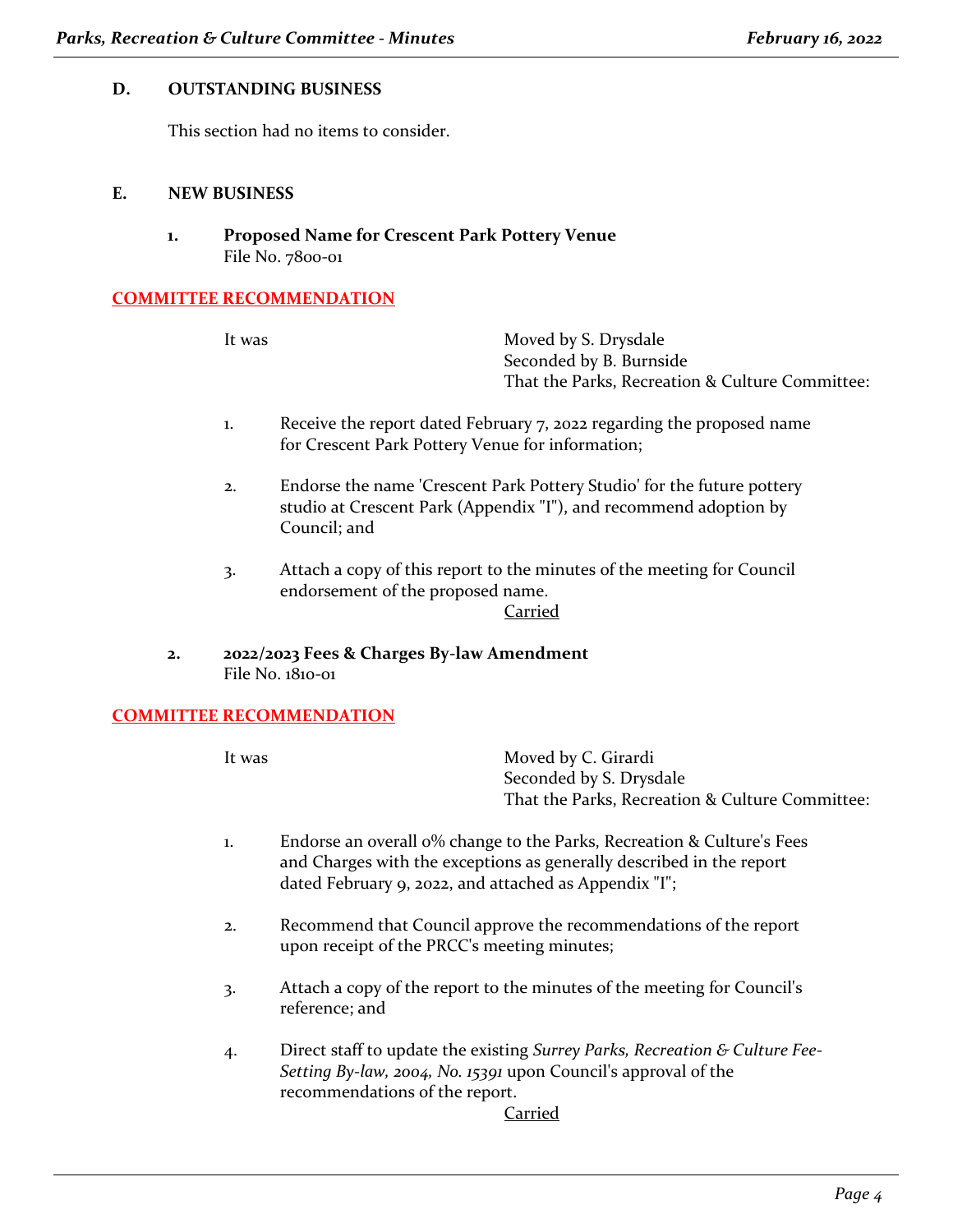# **3. Chuck Bailey Facility Expansion – Outcome of Community Engagement** File No. 8000-30

Sherri Gosse, North Surrey Manager, summarized the report dated February 9, 2022, regarding the community engagement outcome for the Chuck Bailey Facility expansion project and highlighted the following information:

- The engagement plan included various outreach techniques and methodologies such as creating a project web page, online questions and answers, online surveys, internal and external stakeholder workshops, online and in-person open house, social media advertisement, and posters and displays at strategic locations. Over 1,000 community members were engaged throughout the process, including youth, seniors, Indigenous community members, persons with disabilities and LGBTQ2S+ community members.
- Eight key themes emerged during the engagement process: improved site safety, open and non-programmed social areas, creative learning and skill development space, large multipurpose space, accessibility and inclusivity for all ages and abilities, outdoor programming, fitness and recreation programming, and lounging areas.
- Staff are working with Métis Family Services to secure \$3 million in funding to add an approximately 3,095 square foot childcare facility specifically for Indigenous children.
- It is anticipated that renderings of the proposal will be available by the end of March 2022 and additional feedback from the community will be sought at that time.

In response to questions from the Committee, Ms. Gosse and Laurie Cavan, General Manager, Parks, Recreation & Culture, provided the following information:

- All recreation centres are open to everyone in the community and newer facilities are designed with more open lobby spaces for recreation and to provide relief from the weather as needed. A variety of free or no-cost programs are also offered throughout the City's recreation centres to reduce participation barriers. A full Crime Prevention Through Environmental Design (CPTED) analysis will be completed to ensure the facility is safe while remaining welcoming to everyone in the community.
- There is some funding available for some minor upgrades to the youth lounge. The proposed maker's space, café and open concept living space should also attract more youth to the facility.
- The expansion will impact existing parking facilities. Alternative parking options will be considered during the planning phase.

The Committee recommended that the outdoor spaces should include everything required for outdoor events, including electrical outlets.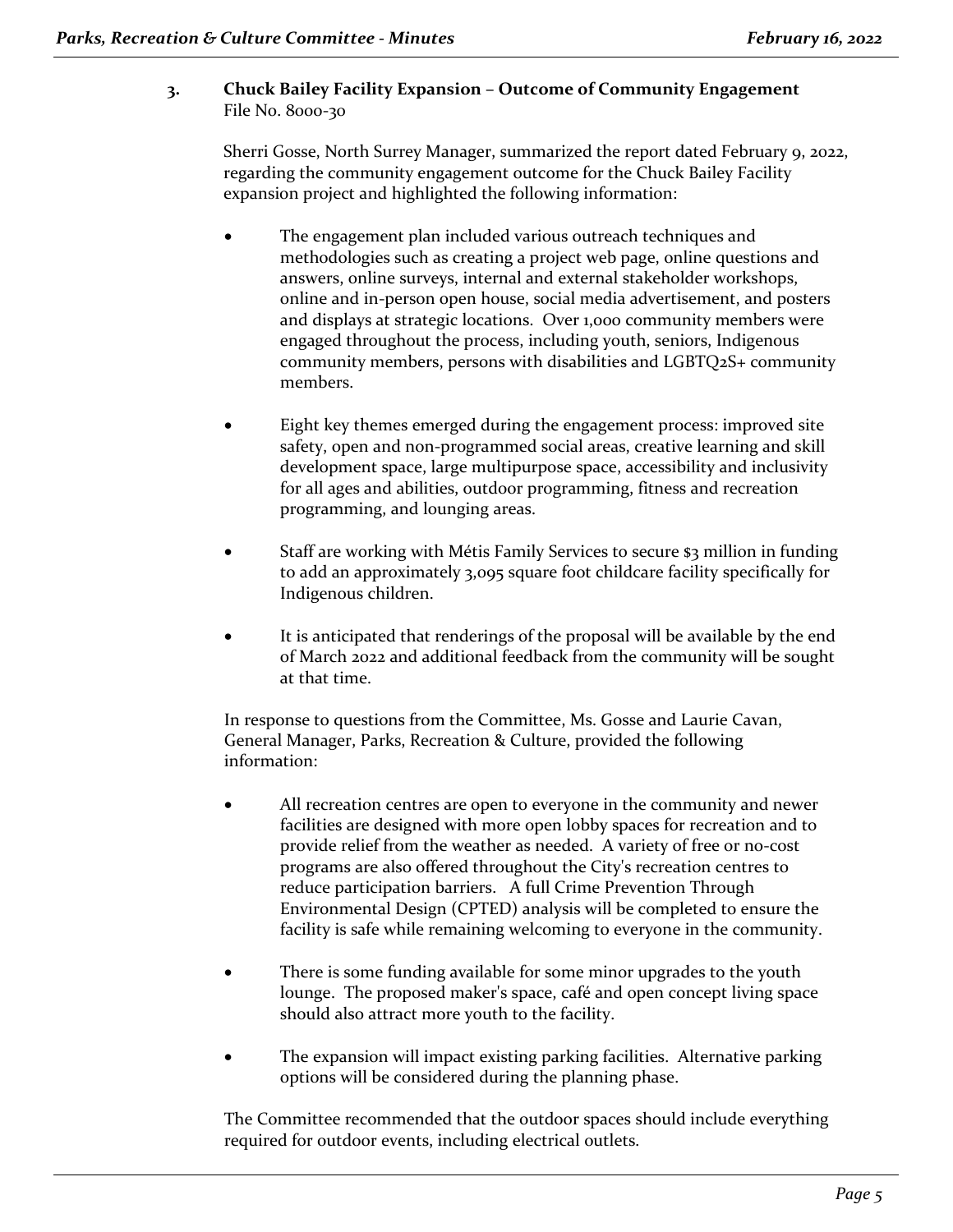It was Moved by Councillor Patton Seconded by C. Girardi That the Parks, Recreation & Culture Committee receive the report dated February 9, 2022, regarding the outcome of community engagement for the Chuck Bailey Facility Expansion for information. Carried

### **4. Parks, Recreation & Culture 2022 Service Delivery Plan**  File No. 0115-01

It was Moved by S. Drysdale Seconded by Councillor Patton That the Parks, Recreation & Culture Committee receive the report dated February 11, 2022, regarding the Parks, Recreation & Culture 2022 Service Delivery Plan for information. Carried

## **F. ITEMS REFERRED BY COUNCIL**

This section had no items to consider.

## **G. CORRESPONDENCE**

This section had no items to consider.

#### **H. INFORMATION ITEMS**

This section had no items to consider.

## **I. OTHER BUSINESS**

1. Verbal Updates

L. Cavan, General Manager, Parks, Recreation and Culture, provided the following updates:

- There has been a lot of community interest regarding the reopening of City recreation services. The recent COVID-19 announcements will allow capacity limits to be removed from fitness facilities; however, patrons will still be required to wear masks in indoor areas and provide proof of vaccination. Staff will monitor participation levels and adjust staffing levels as necessary. Capacity can also be expanded at aquatic facilities; however, there are ongoing issues related to lack of certified lifeguards.
- Fraser Health is no longer running immunization clinics at Cloverdale and South Surrey Recreation Centres and staff can begin booking sports groups back into these facilities.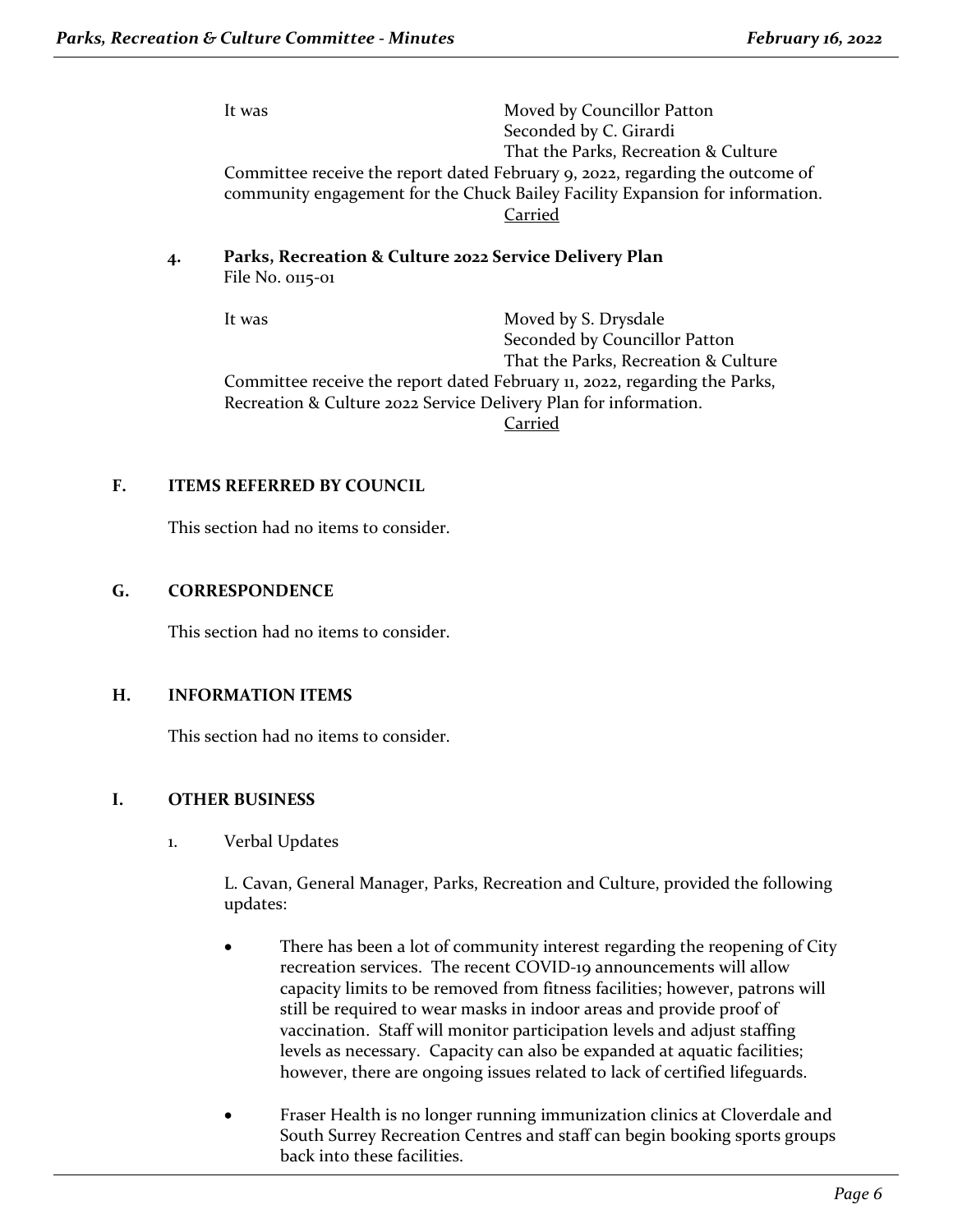- MYzone and MYgame programs are currently being offered at six sites across the city. Staff are planning Summer Camp programs and Summer Camp leader positions have been posted.
- The Glades Woodland Garden and Darts Hill Garden Park will have expanded operation hours during spring and summer. Mother's Day hours at Darts Hill Garden Park will also be expanded on May 7 and 8.
- The City is engaging with residents 55 years and older regarding how they use technology to understand how staff can use technology to better connect with this community.
- Sport Surrey will be assessing the City's ability to host the 55+ BC Games in 2024, 2025 or 2026, based on other events the City has scheduled for those years. If the City decides to move forward with the bid application, it will be brought forward to the Committee for endorsement and then to Council for approval.
- Surrey Pickleball Club Association will be hosting the Mid Summer Slam Pickleball tournament from September 2 – 4, 2022, at Sunnyside Park. This international tournament is expected to host 225 participants and 300 spectators.
- The contract for frontage work for the Cloverdale Sport & Ice Complex was awarded to Crown Contracting at the February 14, 2022, Regular Council – Public Hearing meeting. An increase in the scope of work for the design and construction administrative services for the project was also approved at the same meeting. The project is currently in the concept design phase and it is anticipated that the project will be completed in 2024.
- The contract for construction services for the South Surrey Indigenous Carving Centre was awarded to Fircia Construction Ltd. at the February 14, 2022, Regular Council – Public Hearing meeting. Construction should require less than one year and the project should be substantially completed by August 2022.

In response to questions from the Committee, Ms. Cavan provided the following information:

- Staff will review historical field allocations for sports organizations to prepare for field bookings as capacity increases. Two new artificial turf fields will be available in the spring and should help with field allocation management.
- There are a few logistics to be addressed prior to the City being able to fully reopen civic facilities for community bookings. Staff will be bringing a report forward to the Emergency Operations Centre on February 22, 2022, and will be able to provide additional information after the report is considered.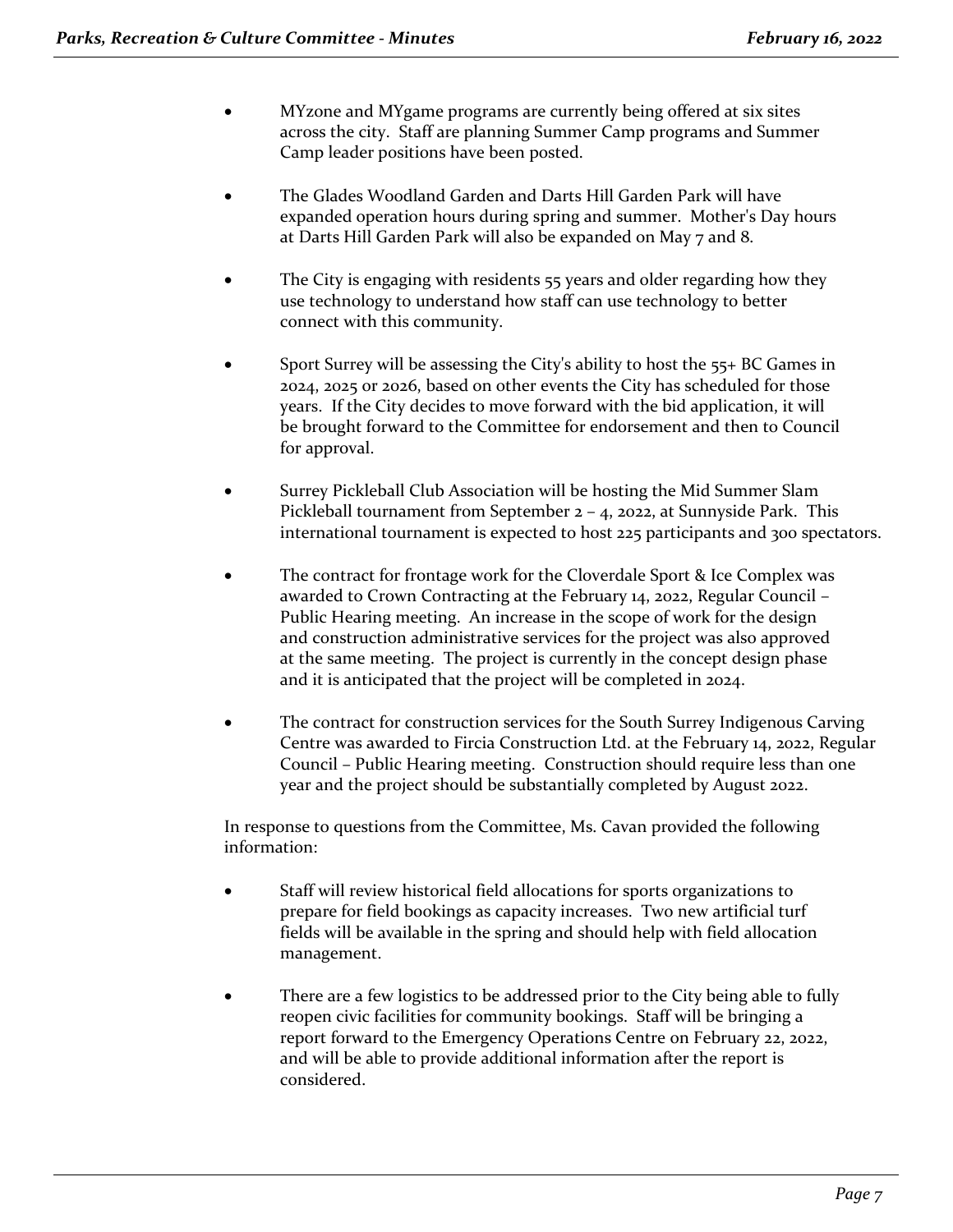## **J. NEXT MEETING**

The next meeting of Parks, Recreation and Culture Committee is scheduled for April 20, 2022, at 5:30 p.m.

# **K. ADJOURNMENT**

It was Moved by B. Burnside Seconded by S. Drysdale That the Parks, Recreation & Culture

Committee meeting do now adjourn.

**Carried** 

\_\_\_\_\_\_\_\_\_\_\_\_\_\_\_\_\_\_\_\_\_\_\_\_\_\_\_\_\_\_\_\_\_\_\_\_\_ \_\_\_\_\_\_\_\_\_\_\_\_\_\_\_\_\_\_\_\_\_\_\_\_\_\_\_\_\_\_\_\_\_\_\_\_\_\_

The Parks, Recreation & Culture Committee adjourned at 6:41 p.m.

Certified as true and correct:

Jennifer Ficocelli, City Clerk Chairperson – Councillor Guerra